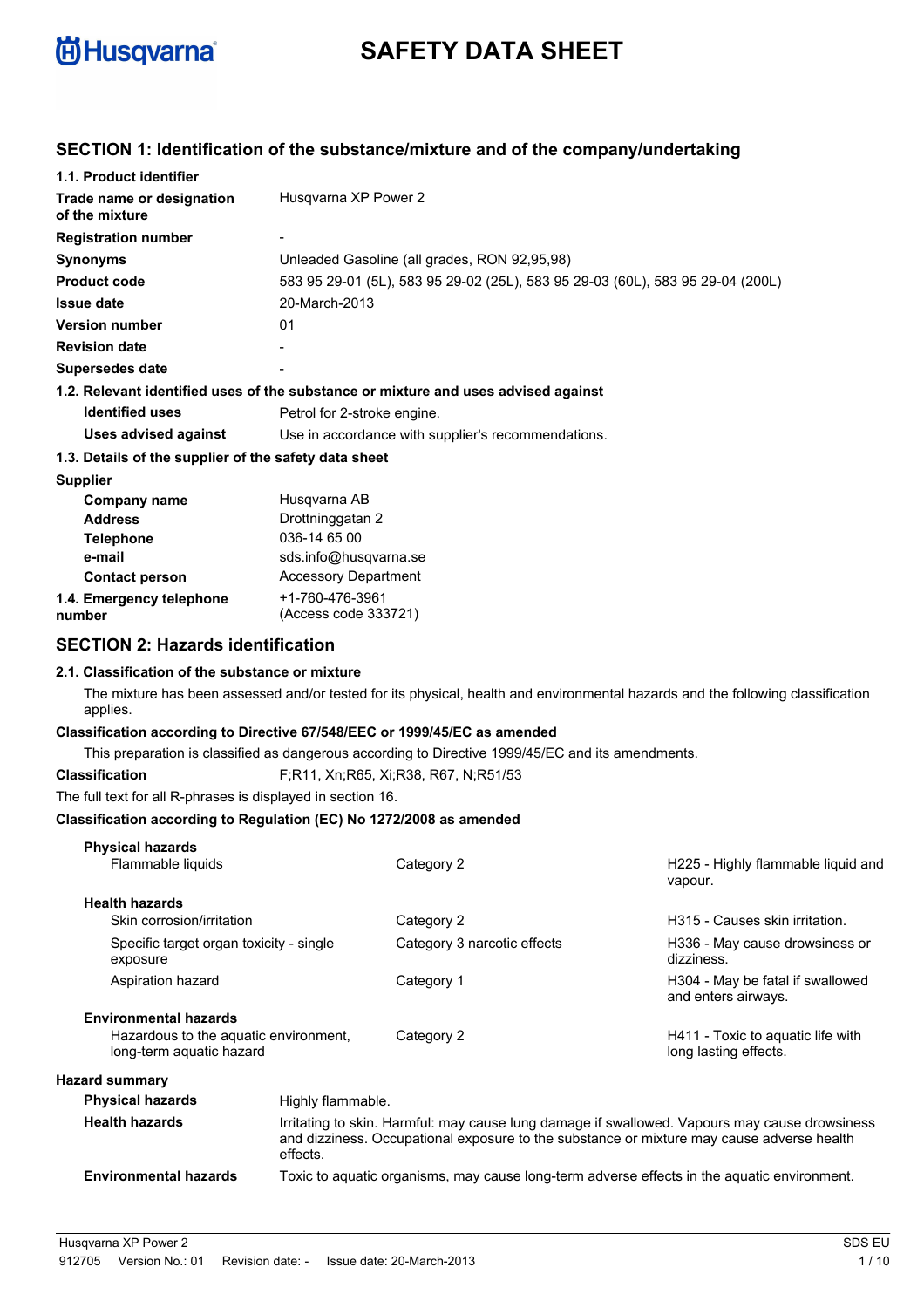**Specific hazards** Vapors may form explosive vapor/air mixtures. Vapours are heavier than air and may travel along the floor and in the bottom of containers. Swallowing or vomiting of the liquid may result in aspiration into the lungs. Droplets of the product aspirated into the lungs through ingestion or vomiting may cause a serious chemical pneumonia. May cause central nervous system effects. Breathing of high concentrations may cause dizziness, light-headedness, headache, nausea and loss of co-ordination. Continued inhalation may result in unconsciousness. Direct contact with eyes may cause temporary irritation. Prolonged or repeated contact may dry skin and cause dermatitis. **Main symptoms** Irritating and may cause redness and pain. Defatting of the skin. Dermatitis. May cause eye irritation on direct contact. In high concentrations, mists/vapors may irritate throat and respiratory system and cause coughing. Ingestion may cause irritation and malaise. Vapours have a narcotic effect and may cause headache, fatigue, dizziness and nausea. Be aware that symptoms of chemical pneumonia (shortness of breath) may occur several hours after exposure. **2.2. Label elements Label according to Regulation (EC) No. 1272/2008 as amended Contains:** Gasoline **Hazard pictograms Signal word** Danger **Hazard statements** H225 - Highly flammable liquid and vapour. H304 - May be fatal if swallowed and enters airways. H315 - Causes skin irritation. H336 - May cause drowsiness or dizziness. H411 - Toxic to aquatic life with long lasting effects. **Precautionary statements Prevention P210 - Keep away from heat/sparks/open flames/hot surfaces. - No smoking.** P243 - Take precautionary measures against static discharge. P241 - Use explosion-proof electrical/ventilating/lighting// equipment. P242 - Use only non-sparking tools. P240 - Ground/bond container and receiving equipment. P233 - Keep container tightly closed. P271 - Use only outdoors or in a well-ventilated area. P261 - Avoid breathing mist or vapour. P280 - Wear protective gloves/protective clothing/eye protection/face protection. P264 - Wash thoroughly after handling. P273 - Avoid release to the environment. Response **P301** + P310 - IF SWALLOWED: Immediately call a POISON CENTRE or doctor/physician. P331 - Do NOT induce vomiting. P303 + P361 + P353 - IF ON SKIN (or hair): Remove/Take off immediately all contaminated clothing. Rinse skin with water/shower. P332 + P313 - If skin irritation occurs: Get medical advice/attention. P362 - Take off contaminated clothing and wash before reuse. P304 + P340 - IF INHALED: Remove to fresh air and keep at rest in a position comfortable for breathing.

P312 - Call a POISON CENTRE or doctor/physician if you feel unwell.

**Disposal** P501 - Dispose of contents/container in accordance with local/regional/national/international

P391 - Collect spillage.

P235 - Keep cool. P405 - Store locked up.

regulations.

**2.3. Other hazards** Not a PBT or vPvB substance or mixture.

**SECTION 3: Composition/information on ingredients**

**Supplemental label information** Not applicable.

**Storage** P403 + P233 - Store in a well-ventilated place. Keep container tightly closed.

P370 + P378 - In case of fire: Use foam, carbon dioxide, dry powder for extinction.

**3.2. Mixtures**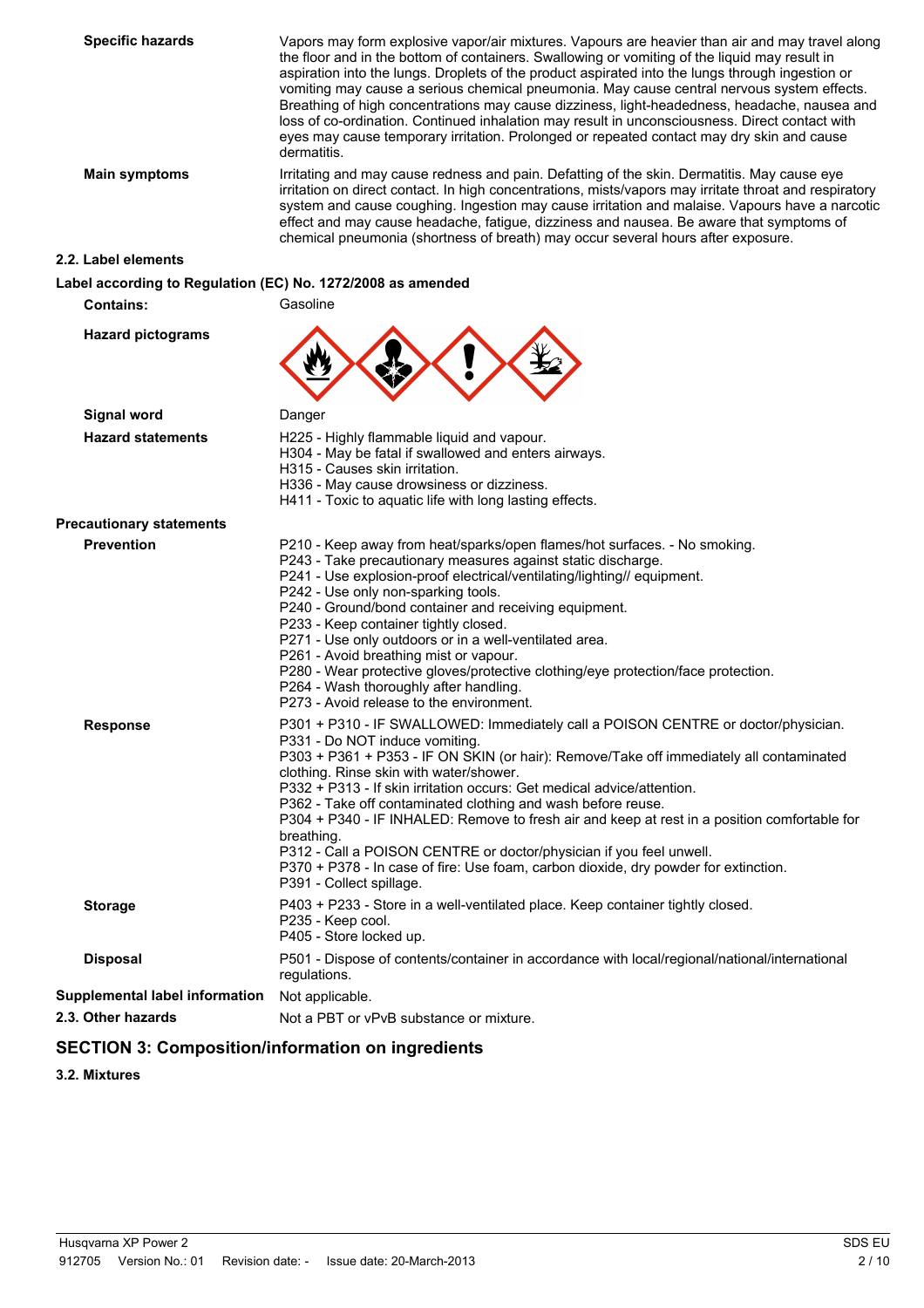#### **General information**

| <b>Chemical name</b>                                                                  |      | %                                                                                                                                                                                                                                                                                                                              |                         | CAS-No. / EC No. REACH Registration No. | <b>INDEX No.</b> | <b>Notes</b> |
|---------------------------------------------------------------------------------------|------|--------------------------------------------------------------------------------------------------------------------------------------------------------------------------------------------------------------------------------------------------------------------------------------------------------------------------------|-------------------------|-----------------------------------------|------------------|--------------|
| Gasoline                                                                              |      | $90 - 100$                                                                                                                                                                                                                                                                                                                     | 86290-81-5<br>289-220-8 |                                         | 649-378-00-4     |              |
| <b>Classification:</b>                                                                |      | <b>DSD:</b> F+;R12, Xn;R65, Xi;R38, R67, N;R51-53                                                                                                                                                                                                                                                                              |                         |                                         |                  |              |
|                                                                                       | CLP: | Flam. Liq. 1;H224, Asp. Tox. 1;H304, Skin Irrit. 2;H315, STOT SE 3;H336, Aquatic<br>Chronic 2;H411                                                                                                                                                                                                                             |                         |                                         |                  |              |
| Distillates (petroleum), hydrotreated<br>light                                        |      | $1 - 3$                                                                                                                                                                                                                                                                                                                        | 64742-47-8<br>265-149-8 |                                         | 649-422-00-2     |              |
| <b>Classification:</b>                                                                |      | <b>DSD:</b> R10, Xn; R65, Xi; R38, R67, N; R51/53                                                                                                                                                                                                                                                                              |                         |                                         |                  |              |
|                                                                                       | CLP: | Flam. Liq. 3;H226, Asp. Tox. 1;H304, Skin Irrit. 2;H315, Acute Tox. 3;H331, STOT SE 3;H336,<br>Aquatic Chronic 2;H411                                                                                                                                                                                                          |                         |                                         |                  |              |
| DSD: Directive 67/548/EEC.<br>CLP: Regulation No. 1272/2008.                          |      |                                                                                                                                                                                                                                                                                                                                |                         |                                         |                  |              |
| <b>Composition comments</b>                                                           |      | The full text for all R- and H-phrases is displayed in section 16. All concentrations are in percent<br>by weight unless ingredient is a gas. Gas concentrations are in percent by volume.                                                                                                                                     |                         |                                         |                  |              |
|                                                                                       |      |                                                                                                                                                                                                                                                                                                                                |                         |                                         |                  |              |
| <b>SECTION 4: First aid measures</b>                                                  |      |                                                                                                                                                                                                                                                                                                                                |                         |                                         |                  |              |
| <b>General information</b>                                                            |      | Thermal burns: Flush with water immediately. While flushing, remove clothes which do not adhere<br>to affected area. Call an ambulance. Continue flushing during transport to hospital.                                                                                                                                        |                         |                                         |                  |              |
| 4.1. Description of first aid measures                                                |      |                                                                                                                                                                                                                                                                                                                                |                         |                                         |                  |              |
| Inhalation                                                                            |      | Move to fresh air. If breathing is difficult, give oxygen. Call a physician if symptoms develop or<br>persist.                                                                                                                                                                                                                 |                         |                                         |                  |              |
| Skin contact                                                                          |      | Immediately remove contaminated clothing. Wash with soap and water. Continue to rinse for at<br>least 15 minutes. In case of rashes, wounds or other skin disorders: Seek medical attention and<br>bring along these instructions.                                                                                             |                         |                                         |                  |              |
| Eye contact                                                                           |      | Immediately flush with plenty of water for up to 15 minutes. Remove any contact lenses and open<br>eyelids wide apart. If irritation occurs, get medical assistance.                                                                                                                                                           |                         |                                         |                  |              |
| Ingestion                                                                             |      | Immediately rinse mouth and drink plenty of water or milk. Keep person under observation. Do not<br>induce vomiting. If vomiting occurs, keep head low. Transport immediately to hospital and take<br>these instructions.                                                                                                      |                         |                                         |                  |              |
| 4.2. Most important symptoms<br>and effects, both acute and<br>delayed                |      | Irritating and may cause redness and pain. Defatting of the skin. Dermatitis. Ingestion may cause<br>irritation and malaise. Vapours may cause drowsiness and dizziness. In high concentrations,<br>mists/vapors may irritate throat and respiratory system and cause coughing. May cause eye<br>irritation on direct contact. |                         |                                         |                  |              |
| 4.3. Indication of any<br>immediate medical attention<br>and special treatment needed |      | Provide general supportive measures and treat symptomatically. Be aware that symptoms of<br>chemical pneumonia (shortness of breath) may occur several hours after exposure.                                                                                                                                                   |                         |                                         |                  |              |
| <b>SECTION 5: Firefighting measures</b>                                               |      |                                                                                                                                                                                                                                                                                                                                |                         |                                         |                  |              |
| <b>General fire hazards</b>                                                           |      | The product is highly flammable, and explosive vapour/air mixtures may be formed. Material will<br>float and can be re-ignited on surface of water.                                                                                                                                                                            |                         |                                         |                  |              |
| 5.1. Extinguishing media                                                              |      |                                                                                                                                                                                                                                                                                                                                |                         |                                         |                  |              |
| Suitable extinguishing<br>media                                                       |      | Foam. Dry powder. Carbon dioxide (CO2). Water fog.                                                                                                                                                                                                                                                                             |                         |                                         |                  |              |
| Unsuitable extinguishing<br>media                                                     |      | Do not use water jet as an extinguisher, as this will spread the fire.                                                                                                                                                                                                                                                         |                         |                                         |                  |              |
| 5.2. Special hazards arising<br>from the substance or mixture                         |      | By heating and fire, irritating vapours/gases may be formed.                                                                                                                                                                                                                                                                   |                         |                                         |                  |              |
| 5.3. Advice for firefighters                                                          |      |                                                                                                                                                                                                                                                                                                                                |                         |                                         |                  |              |
| <b>Special protective</b><br>equipment for firefighters                               |      | Self-contained breathing apparatus and full protective clothing must be worn in case of fire.<br>Selection of respiratory protection for firefighting: follow the general fire precautions indicated in                                                                                                                        |                         |                                         |                  |              |

the workplace. **Special fire fighting procedures** Move container from fire area if it can be done without risk. Use water spray to cool unopened containers. Cool containers exposed to flames with water until well after the fire is out.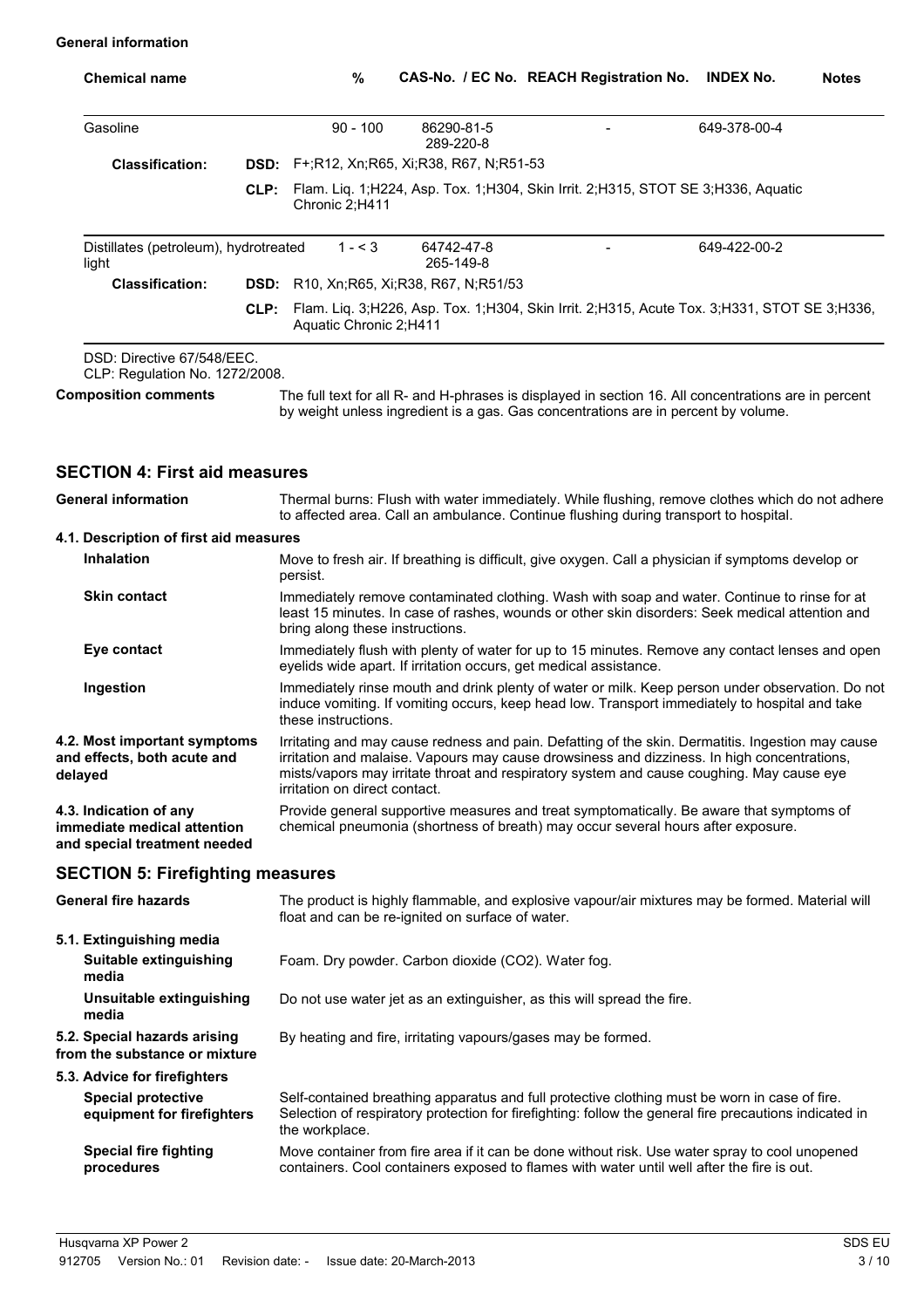### **SECTION 6: Accidental release measures**

|                                                              | 6.1. Personal precautions, protective equipment and emergency procedures                                                                                                                                                                                                                                                                                                                                                                                                                                                                                                                                                                                                                        |
|--------------------------------------------------------------|-------------------------------------------------------------------------------------------------------------------------------------------------------------------------------------------------------------------------------------------------------------------------------------------------------------------------------------------------------------------------------------------------------------------------------------------------------------------------------------------------------------------------------------------------------------------------------------------------------------------------------------------------------------------------------------------------|
| For non-emergency<br>personnel                               | Eliminate all ignition sources (no smoking, flares, sparks, or flames in immediate area). In case of<br>spills, beware of slippery floors and surfaces. Avoid breathing mist or vapour. Avoid contact with<br>skin and eyes. Wear protective clothing as described in section 8 of this safety data sheet.                                                                                                                                                                                                                                                                                                                                                                                      |
| For emergency responders                                     | Keep unnecessary personnel away. Wear protective clothing as described in Section 8 of this<br>safety data sheet.                                                                                                                                                                                                                                                                                                                                                                                                                                                                                                                                                                               |
| 6.2. Environmental precautions                               | Prevent further leakage or spillage if safe to do so. Do not allow to enter drains, sewers or<br>watercourses. Environmental manager must be informed of all major releases.                                                                                                                                                                                                                                                                                                                                                                                                                                                                                                                    |
| 6.3. Methods and material for<br>containment and cleaning up | Stop the flow of material, if this is without risk. Dike the spilled material, where this is possible.                                                                                                                                                                                                                                                                                                                                                                                                                                                                                                                                                                                          |
|                                                              | Large Spills: Use a non-combustible material like vermiculite, sand or earth to soak up the product<br>and place into a container for later disposal. Wash area with soap and water.                                                                                                                                                                                                                                                                                                                                                                                                                                                                                                            |
|                                                              | Small Spills:                                                                                                                                                                                                                                                                                                                                                                                                                                                                                                                                                                                                                                                                                   |
|                                                              | Never return spills in original containers for re-use. Remove sources of ignition. Beware of the<br>explosion danger. Absorb spillage with oil-absorbing material. Clean contaminated area with<br>oil-removing material.                                                                                                                                                                                                                                                                                                                                                                                                                                                                       |
| 6.4. Reference to other<br>sections                          | For personal protection, see section 8 of the SDS. For waste disposal, see section 13 of the SDS.                                                                                                                                                                                                                                                                                                                                                                                                                                                                                                                                                                                               |
| <b>SECTION 7: Handling and storage</b>                       |                                                                                                                                                                                                                                                                                                                                                                                                                                                                                                                                                                                                                                                                                                 |
| 7.1. Precautions for safe<br>handling                        | Keep away from heat, spark, open flames and other sources of ignition. Take precautionary<br>measures against static discharges. Ground container and transfer equipment to eliminate static<br>electric sparks. Use only non-sparking tools. Use only in well-ventilated areas. Avoid breathing<br>mists or vapours. Avoid contact with skin, eyes and clothing. Wear protective clothing as<br>described in Section 8 of this safety data sheet. Wash contaminated clothing before reuse. Do not<br>eat, drink or smoke when using the product. Be aware of potential for surfaces to become<br>slippery. Observe good industrial hygiene practices. Always remove oil with soap and water or |

skin cleaning agent, never use organic solvents. Do not use oil-contaminated clothing or shoes, and do not put rags moistened with oil into pockets. **7.2. Conditions for safe** Keep away from ignition, flame and heat sources. Keep container tightly closed. Store in a cool,

**storage, including any** dry, well-ventilated place. Store locked up. Store away from incompatible materials.

**7.3. Specific end use(s)** Petrol for 2-stroke engine.

### **SECTION 8: Exposure controls/personal protection**

#### **8.1. Control parameters**

**incompatibilities**

#### **Occupational exposure limits**

#### **Belgium. Exposure Limit Values.**

| <b>Components</b>        | Type | Value              | Form   |
|--------------------------|------|--------------------|--------|
| Distillates (petroleum), | TWA  | $200 \text{ mg/m}$ | Vapor. |
| hydrotreated light (CAS  |      |                    |        |
| 64742-47-8)              |      |                    |        |

**Bulgaria. OELs. Regulation No 13 on protection of workers against risks of exposure to chemical agents at work**

| <b>Components</b>                                                  | Type        | Value      |  |
|--------------------------------------------------------------------|-------------|------------|--|
| Distillates (petroleum),<br>hydrotreated light (CAS<br>64742-47-8) | TWA         | 300 mg/m3  |  |
| Gasoline (CAS 86290-81-5)                                          | <b>TWA</b>  | 300 mg/m3  |  |
| <b>Czech Republic. OELs. Government Decree 361</b>                 |             |            |  |
| <b>Components</b>                                                  | <b>Type</b> | Value      |  |
| Gasoline (CAS 86290-81-5)                                          | Ceiling     | 1000 mg/m3 |  |
|                                                                    | TWA         | 400 mg/m3  |  |
| <b>Finland. Workplace Exposure Limits</b>                          |             |            |  |
| <b>Components</b>                                                  | <b>Type</b> | Value      |  |
| Distillates (petroleum),<br>hydrotreated light (CAS<br>64742-47-8) | <b>TWA</b>  | 500 mg/m3  |  |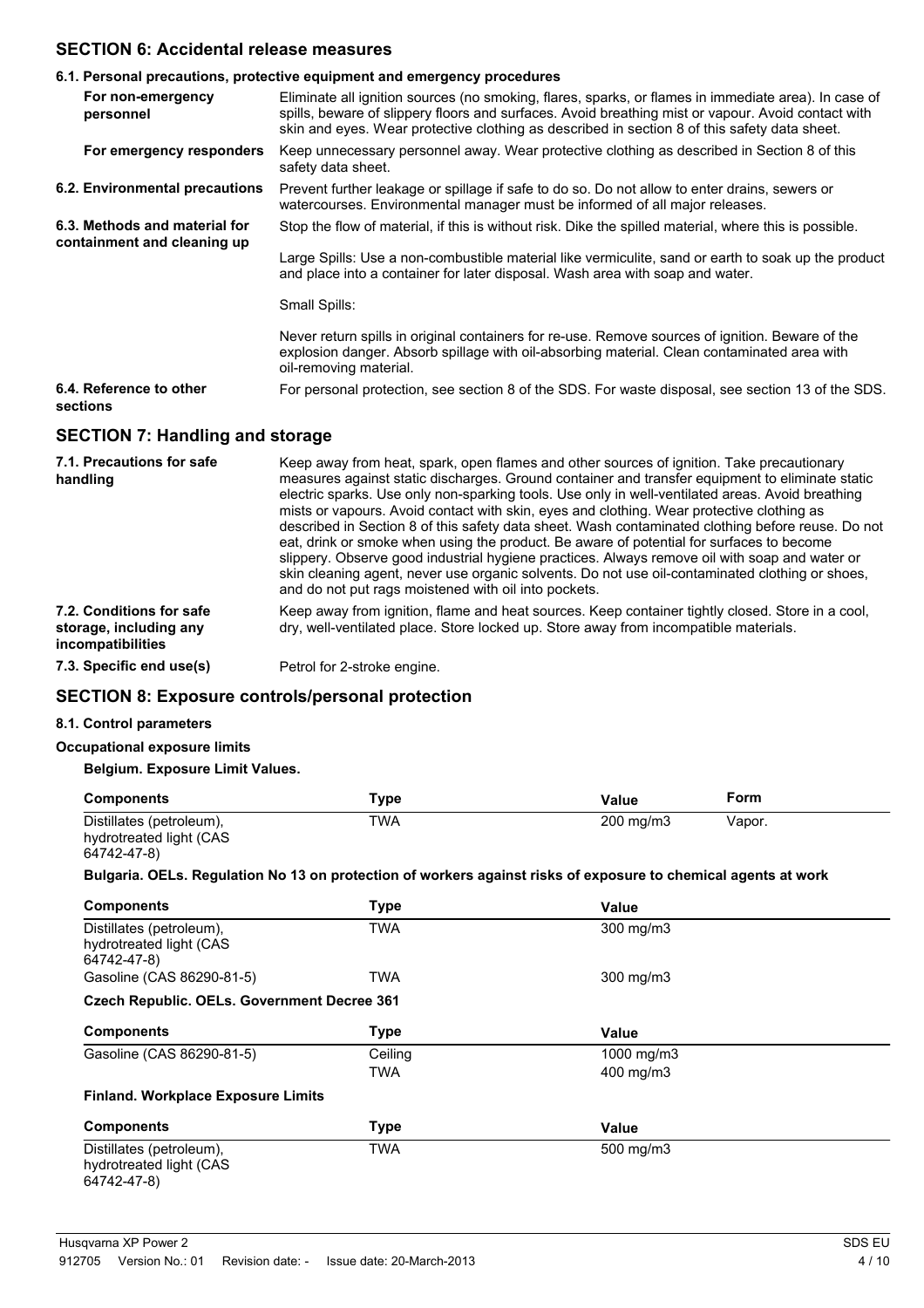#### **Germany. DFG MAK List (advisory OELs). Commission for the Investigation of Health Hazards of Chemical Compounds in the Work Area (DFG)**

| <b>Components</b>                                                  | <b>Type</b>                                                                                                      | <b>Value</b> |        |
|--------------------------------------------------------------------|------------------------------------------------------------------------------------------------------------------|--------------|--------|
| Distillates (petroleum),<br>hydrotreated light (CAS<br>64742-47-8) | <b>TWA</b>                                                                                                       | 140 mg/m3    |        |
|                                                                    |                                                                                                                  | 20 ppm       |        |
|                                                                    | Iceland. OELs. Regulation 154/1999 on occupational exposure limits                                               |              |        |
| <b>Components</b>                                                  | <b>Type</b>                                                                                                      | <b>Value</b> |        |
| Gasoline (CAS 86290-81-5)                                          | <b>TWA</b>                                                                                                       | 180 mg/m3    |        |
|                                                                    |                                                                                                                  | 25 ppm       |        |
| Italy. OELs                                                        |                                                                                                                  |              |        |
| <b>Components</b>                                                  | <b>Type</b>                                                                                                      | Value        |        |
| Gasoline (CAS 86290-81-5)                                          | <b>STEL</b>                                                                                                      | 500 ppm      |        |
|                                                                    | <b>TWA</b>                                                                                                       | 300 ppm      |        |
|                                                                    | Lithuania. OELs. Limit Values for Chemical Substances, General Requirements (Hygiene Norm HN 23:2007)            |              |        |
| <b>Components</b>                                                  | <b>Type</b>                                                                                                      | <b>Value</b> |        |
| Distillates (petroleum),                                           | <b>STEL</b>                                                                                                      | 500 mg/m3    |        |
| hydrotreated light (CAS<br>64742-47-8)                             |                                                                                                                  |              |        |
|                                                                    | <b>TWA</b>                                                                                                       | 350 mg/m3    |        |
| Netherlands. OELs (binding)                                        |                                                                                                                  |              |        |
| <b>Components</b>                                                  | <b>Type</b>                                                                                                      | <b>Value</b> |        |
| Gasoline (CAS 86290-81-5)                                          | <b>STEL</b>                                                                                                      | 480 mg/m3    |        |
|                                                                    | <b>TWA</b>                                                                                                       | 240 mg/m3    |        |
|                                                                    | Norway. Administrative Norms for Contaminants in the Workplace                                                   |              |        |
| <b>Components</b>                                                  | <b>Type</b>                                                                                                      | <b>Value</b> |        |
| Distillates (petroleum),                                           | <b>TLV</b>                                                                                                       | 275 mg/m3    |        |
| hydrotreated light (CAS<br>64742-47-8)                             |                                                                                                                  |              |        |
|                                                                    |                                                                                                                  | 40 ppm       |        |
|                                                                    | Poland. MACs. Minister of Labour and Social Policy Regarding Maximum Allowable Concentrations and Intensities in |              |        |
| <b>Working Environment</b>                                         |                                                                                                                  |              |        |
| <b>Components</b>                                                  | <b>Type</b>                                                                                                      | <b>Value</b> |        |
| Distillates (petroleum),                                           | <b>STEL</b>                                                                                                      | 300 mg/m3    |        |
| hydrotreated light (CAS                                            |                                                                                                                  |              |        |
| 64742-47-8)                                                        | <b>TWA</b>                                                                                                       | 100 mg/m3    |        |
|                                                                    | Romania. OELs. Protection of workers from exposure to chemical agents at the workplace                           |              |        |
|                                                                    |                                                                                                                  |              |        |
| <b>Components</b>                                                  | <b>Type</b>                                                                                                      | Value        |        |
| Gasoline (CAS 86290-81-5)                                          | <b>STEL</b><br><b>TWA</b>                                                                                        | 500 mg/m3    |        |
| <b>Sweden. Occupational Exposure Limit Values</b>                  |                                                                                                                  | 300 mg/m3    |        |
| <b>Components</b>                                                  | <b>Type</b>                                                                                                      | Value        |        |
| Distillates (petroleum),                                           | <b>STEL</b>                                                                                                      | 500 mg/m3    |        |
| hydrotreated light (CAS<br>64742-47-8)                             |                                                                                                                  |              |        |
|                                                                    | <b>TWA</b>                                                                                                       | 350 mg/m3    |        |
| <b>Biological limit values</b>                                     | No biological exposure limits noted for the ingredient(s).                                                       |              |        |
| <b>Recommended monitoring</b><br>procedures                        | Follow standard monitoring procedures.                                                                           |              |        |
| Derived no-effect level (DNEL)                                     | Not available.                                                                                                   |              |        |
| <b>Predicted no effect</b>                                         | Not available.                                                                                                   |              |        |
| concentrations (PNECs)                                             |                                                                                                                  |              |        |
| 8.2. Exposure controls                                             |                                                                                                                  |              |        |
| Husqvarna XP Power 2                                               |                                                                                                                  |              | SDS EU |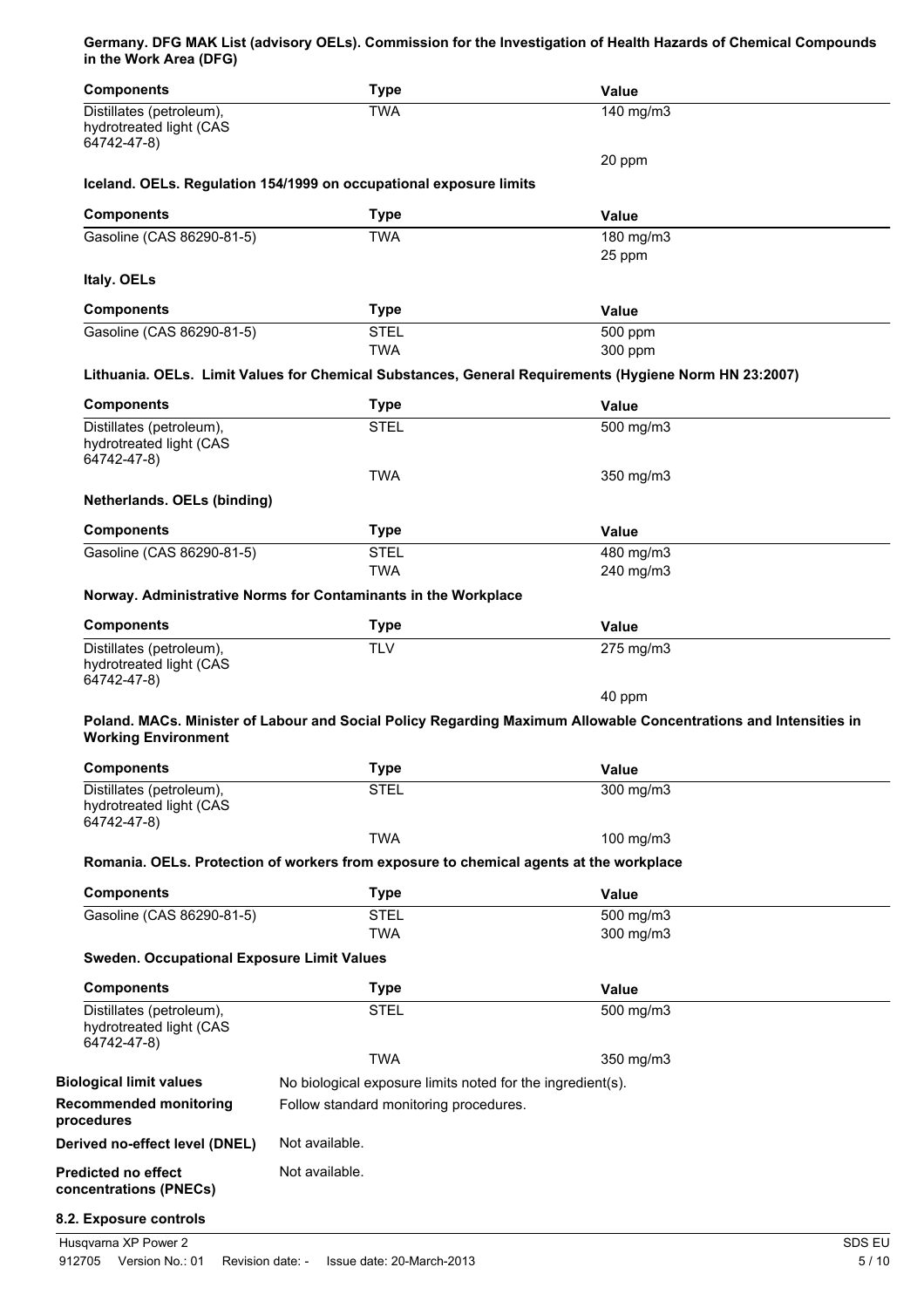| <b>Appropriate engineering</b><br>controls | Use explosion-proof equipment. Provide adequate ventilation and minimise the risk of inhalation<br>of vapours. Provide easy access to water supply and eye wash facilities.                                                                                                                                                                                                          |
|--------------------------------------------|--------------------------------------------------------------------------------------------------------------------------------------------------------------------------------------------------------------------------------------------------------------------------------------------------------------------------------------------------------------------------------------|
|                                            | Individual protection measures, such as personal protective equipment                                                                                                                                                                                                                                                                                                                |
| <b>General information</b>                 | Personal protective equipment should be chosen according to the CEN standards and in<br>discussion with the supplier of the personal protective equipment. Make sure to provide adequate<br>control by applying the "COSHH Essentials" procedure.                                                                                                                                    |
| Eye/face protection                        | Risk of contact: Wear safety glasses with side shields (or goggles).                                                                                                                                                                                                                                                                                                                 |
| <b>Skin protection</b>                     |                                                                                                                                                                                                                                                                                                                                                                                      |
| - Hand protection                          | Wear protective gloves. Polyvinyl alcohol (PVAL), Viton/Butyl or Barrier® (PE/PA/PE) gloves are<br>recommended. Be aware that the liquid may penetrate the gloves. Frequent change is advisable.<br>Suitable gloves can be recommended by the glove supplier.                                                                                                                        |
| - Other                                    | Wear appropriate clothing to prevent repeated or prolonged skin contact.                                                                                                                                                                                                                                                                                                             |
| <b>Respiratory protection</b>              | In case of inadequate ventilation or risk of inhalation of vapours, use suitable respiratory<br>equipment with gas filter (type A2). Wear air-supplied mask in confined areas. Seek advice from<br>local supervisor.                                                                                                                                                                 |
| <b>Thermal hazards</b>                     | Wear appropriate thermal protective clothing, when necessary.                                                                                                                                                                                                                                                                                                                        |
| Hygiene measures                           | Always observe good personal hygiene measures, such as washing after handling the material<br>and before eating, drinking, and/or smoking. Routinely wash work clothing and protective<br>equipment to remove contaminants. When using, do not eat, drink or smoke. Launder<br>contaminated clothing before reuse. Private clothes and working clothes should be kept<br>separately. |
| <b>Environmental exposure</b><br>controls  | Environmental manager must be informed of all major spillages.                                                                                                                                                                                                                                                                                                                       |

## **SECTION 9: Physical and chemical properties**

## **9.1. Information on basic physical and chemical properties**

| Appearance                                        | Green liquid.                                 |
|---------------------------------------------------|-----------------------------------------------|
| <b>Physical state</b>                             | Liquid.                                       |
| Form                                              | Liquid.                                       |
| Colour                                            | Green.                                        |
| Odour                                             | Characteristic.                               |
| <b>Odour threshold</b>                            | Not available.                                |
| рH                                                | Not applicable.                               |
| <b>Melting point/freezing point</b>               | Not available.                                |
| Initial boiling point and boiling<br>range        | 20 - 210 °C (68 - 410 °F)                     |
| <b>Flash point</b>                                | $< 0 °C$ (< 32 °F)                            |
| <b>Evaporation rate</b>                           | $> 1000$ (Butyl acetate = 100)                |
| Flammability (solid, gas)                         | Not applicable.                               |
| Upper/lower flammability or explosive limits      |                                               |
| <b>Flammability limit - lower</b><br>(%)          | 0,6                                           |
| <b>Flammability limit - upper</b><br>(%)          | $8\%$                                         |
| Vapour pressure                                   | 55,0 - 65,0 kPa (20 °C)                       |
| <b>Vapour density</b>                             | $> 3$ (Air = 1)                               |
| <b>Relative density</b>                           | $0,68 - 0,72$ (Water = 1)                     |
| Solubility(ies)                                   | $< 50$ g/l                                    |
| <b>Partition coefficient</b><br>(n-octanol/water) | Log Kow: >3.                                  |
| <b>Auto-ignition temperature</b>                  | > 400 °C (> 752 °F)                           |
| <b>Decomposition temperature</b>                  | Not available.                                |
| <b>Viscosity</b>                                  | < 1 mm2/s (38 °C)                             |
| <b>Explosive properties</b>                       | Not available.                                |
| <b>Oxidizing properties</b>                       | Not oxidizing.                                |
| 9.2. Other information                            | No relevant additional information available. |

## **SECTION 10: Stability and reactivity**

**10.1. Reactivity** The product is non-reactive under normal conditions of use, storage and transport.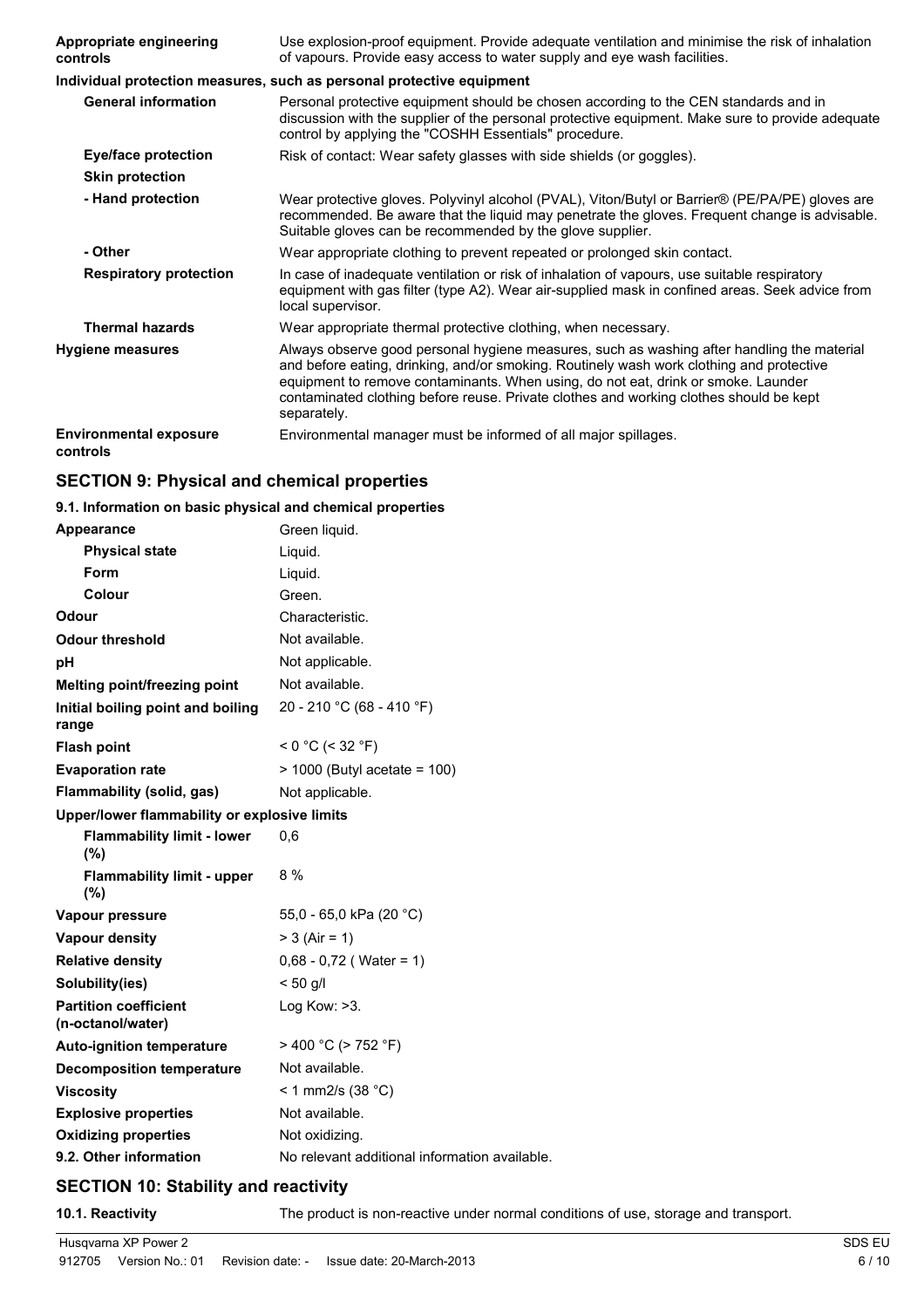| 10.2. Chemical stability                    | Material is stable under normal conditions.                                       |
|---------------------------------------------|-----------------------------------------------------------------------------------|
| 10.3. Possibility of hazardous<br>reactions | Hazardous polymerisation does not occur.                                          |
| 10.4. Conditions to avoid                   | Heat, sparks, flames, elevated temperatures. Contact with incompatible materials. |
| 10.5. Incompatible materials                | Strong oxidising agents.                                                          |
| 10.6. Hazardous<br>decomposition products   | By heating and fire, irritating vapours/gases may be formed. Carbon oxides.       |

## **SECTION 11: Toxicological information**

| <b>General information</b>               | Occupational exposure to the substance or mixture may cause adverse effects.                                                                                                                                                                                                                                                                                   |  |  |
|------------------------------------------|----------------------------------------------------------------------------------------------------------------------------------------------------------------------------------------------------------------------------------------------------------------------------------------------------------------------------------------------------------------|--|--|
| Information on likely routes of exposure |                                                                                                                                                                                                                                                                                                                                                                |  |  |
| Ingestion                                | Swallowing or vomiting of the liquid may result in aspiration into the lungs. Droplets of the product<br>aspirated into the lungs through ingestion or vomiting may cause a serious chemical pneumonia.                                                                                                                                                        |  |  |
| <b>Inhalation</b>                        | Vapours may cause drowsiness and dizziness. Inhalation of oil mist or vapours formed during<br>heating of the product will irritate the respiratory system and provoke coughing. Breathing of high<br>concentrations may cause dizziness, light-headedness, headache, nausea and loss of<br>co-ordination. Continued inhalation may result in unconsciousness. |  |  |
| <b>Skin contact</b>                      | Causes skin irritation. Prolonged or repeated contact may dry skin and cause dermatitis.                                                                                                                                                                                                                                                                       |  |  |
| Eye contact                              | Direct contact with eyes may cause temporary irritation.                                                                                                                                                                                                                                                                                                       |  |  |
| <b>Symptoms</b>                          | Irritating and may cause redness and pain. Defatting of the skin. Dermatitis. May cause eye<br>irritation on direct contact. Ingestion may cause irritation and malaise. Vapours may cause<br>drowsiness and dizziness. In high concentrations, mists/vapors may irritate throat and respiratory<br>system and cause coughing.                                 |  |  |

#### **11.1. Information on toxicological effects**

Acute toxicity **Human evidence indicates that the product has very low acute oral, dermal or inhalation toxicity.** However, it can produce severe injury if taken into the lung as a liquid, and there may be profound central nervous system depression following prolonged exposure to high levels of vapour.

| <b>Components</b>                                            | <b>Species</b>                                                                                                                                              | <b>Test results</b>                                                                                 |  |
|--------------------------------------------------------------|-------------------------------------------------------------------------------------------------------------------------------------------------------------|-----------------------------------------------------------------------------------------------------|--|
| Distillates (petroleum), hydrotreated light (CAS 64742-47-8) |                                                                                                                                                             |                                                                                                     |  |
| Acute                                                        |                                                                                                                                                             |                                                                                                     |  |
| Dermal                                                       |                                                                                                                                                             |                                                                                                     |  |
| LD50                                                         | Rabbit                                                                                                                                                      | > 2000 mg/kg                                                                                        |  |
| Inhalation                                                   |                                                                                                                                                             |                                                                                                     |  |
| <b>LC50</b>                                                  | Rat                                                                                                                                                         | $> 5.28$ mg/l, 4 hours                                                                              |  |
| Oral                                                         |                                                                                                                                                             |                                                                                                     |  |
| LD50                                                         | Rat                                                                                                                                                         | > 5000 mg/kg                                                                                        |  |
| <b>Skin corrosion/irritation</b>                             | and dermatitis.                                                                                                                                             | Irritating to skin. Frequent or prolonged contact may defat and dry the skin, leading to discomfort |  |
| Serious eye damage/irritation                                | Direct contact with eyes may cause temporary irritation.                                                                                                    |                                                                                                     |  |
| <b>Respiratory sensitisation</b>                             | No data available.                                                                                                                                          |                                                                                                     |  |
| <b>Skin sensitisation</b>                                    | No data available.                                                                                                                                          |                                                                                                     |  |
| Germ cell mutagenicity                                       | No data available to indicate product or any components present at greater than 0.1% are<br>mutagenic or genotoxic.                                         |                                                                                                     |  |
| Carcinogenicity                                              | Not classified.                                                                                                                                             |                                                                                                     |  |
| IARC Monographs. Overall Evaluation of Carcinogenicity       |                                                                                                                                                             |                                                                                                     |  |
| Gasoline (CAS 86290-81-5)                                    |                                                                                                                                                             | 2B Possibly carcinogenic to humans.                                                                 |  |
| <b>Reproductive toxicity</b>                                 | No data available.                                                                                                                                          |                                                                                                     |  |
| Specific target organ toxicity -<br>single exposure          | May cause drowsiness or dizziness.                                                                                                                          |                                                                                                     |  |
| Specific target organ toxicity -<br>repeated exposure        | No data available.                                                                                                                                          |                                                                                                     |  |
| <b>Aspiration hazard</b>                                     | May be fatal if swallowed and enters airways. Be aware that symptoms of chemical pneumonia<br>(shortness of breath) may occur several hours after exposure. |                                                                                                     |  |
| Mixture versus substance<br>information                      | Not available.                                                                                                                                              |                                                                                                     |  |
| <b>Other information</b>                                     | dermatitis and skin cancer.                                                                                                                                 | Prolonged and repeated contact with used oil may cause serious skin diseases, such as               |  |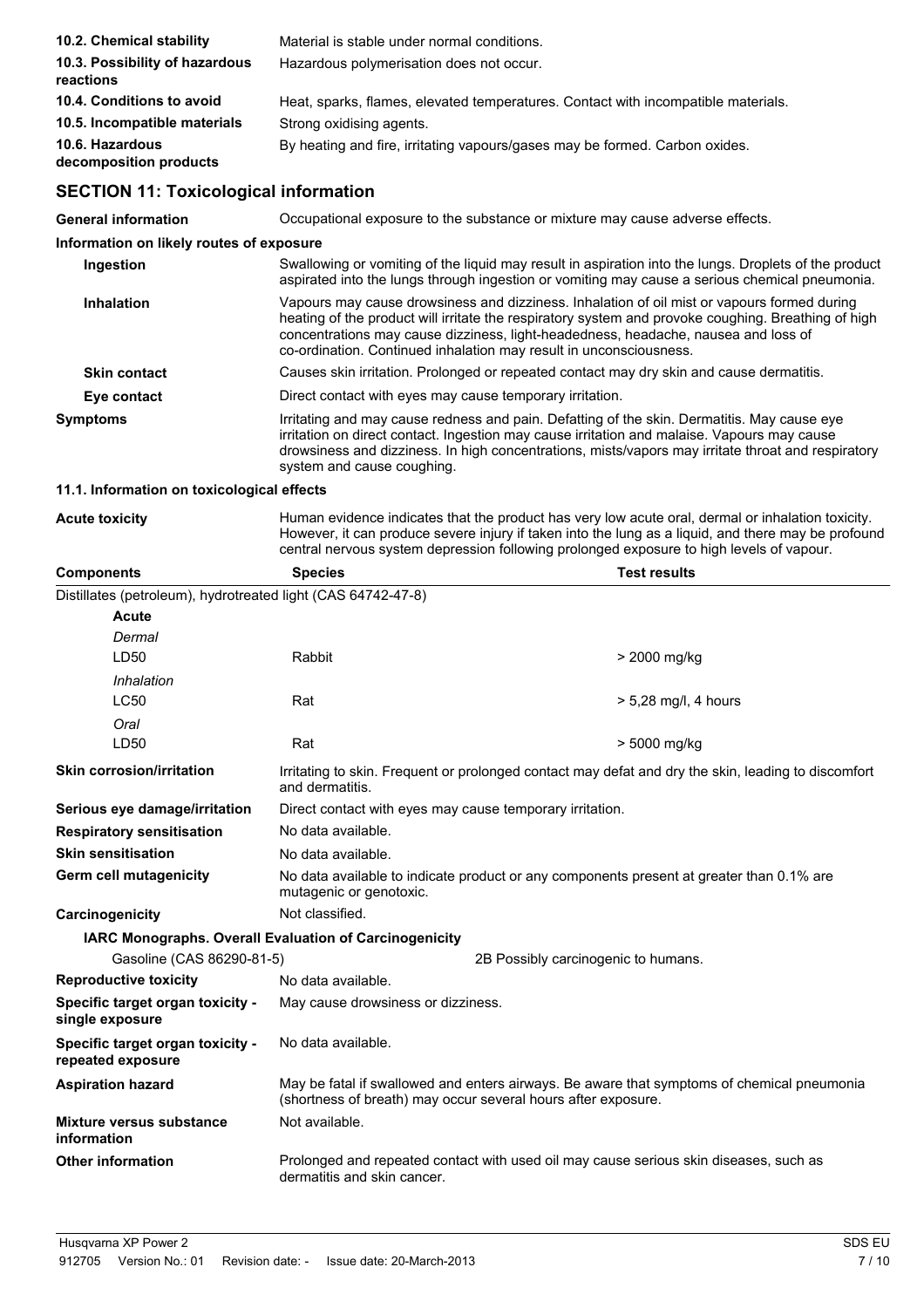## **SECTION 12: Ecological information**

| 12.1. Toxicity                                            | Toxic to aquatic organisms, may cause long-term adverse effects in the aquatic environment.                                                                                                                                |  |
|-----------------------------------------------------------|----------------------------------------------------------------------------------------------------------------------------------------------------------------------------------------------------------------------------|--|
| 12.2. Persistence and<br>degradability                    | Expected to biodegrade slowly.                                                                                                                                                                                             |  |
| 12.3. Bioaccumulative potential                           | The product contains potentially bioaccumulating substances.                                                                                                                                                               |  |
| <b>Partition coefficient</b><br>n-octanol/water (log Kow) | Log Kow: $>3$ .                                                                                                                                                                                                            |  |
| <b>Bioconcentration factor (BCF)</b>                      | Not available.                                                                                                                                                                                                             |  |
| 12.4. Mobility in soil                                    | The product adsorbs strongly to soil.                                                                                                                                                                                      |  |
| <b>Mobility in general</b>                                | The product is insoluble in water. It will spread on the water surface while some of the<br>components will eventually sediment in water systems. The volatile components of the product will<br>spread in the atmosphere. |  |
| 12.5. Results of PBT<br>and vPvB<br>assessment            | Not a PBT or vPvB substance or mixture.                                                                                                                                                                                    |  |
| 12.6. Other adverse effects                               | Oil spills are generally hazardous to the environment.                                                                                                                                                                     |  |
| <b>OFOTION 40. Blogger Lesser House Corp.</b>             |                                                                                                                                                                                                                            |  |

## **SECTION 13: Disposal considerations 13.1. Waste treatment methods**

| <b>Residual waste</b>         | Dispose of in accordance with local regulations. Empty containers or liners may retain some<br>product residues. This material and its container must be disposed of in a safe manner (see:<br>Disposal instructions). |
|-------------------------------|------------------------------------------------------------------------------------------------------------------------------------------------------------------------------------------------------------------------|
| <b>Contaminated packaging</b> | Empty containers should be taken to an approved waste handling site for recycling or disposal.                                                                                                                         |
| EU waste code                 | 13 07 02*<br>Container: 15 01 04<br>The Waste code should be assigned in discussion between the user, the producer and the waste<br>disposal company.                                                                  |
| Disposal methods/information  | Dispose in accordance with all applicable regulations. This material and/or its container must be<br>disposed of as hazardous waste.                                                                                   |

## **SECTION 14: Transport information**

| ADR        |                                 |                                                                         |
|------------|---------------------------------|-------------------------------------------------------------------------|
|            | 14.1. UN number                 | UN1203                                                                  |
|            | 14.2. UN proper shipping        | petrol                                                                  |
|            | name                            |                                                                         |
|            | 14.3. Transport hazard          | 3                                                                       |
|            | class(es)                       |                                                                         |
|            | <b>Subsidiary class(es)</b>     |                                                                         |
|            | 14.4. Packing group             | Ш                                                                       |
|            | 14.5. Environmental hazards Yes |                                                                         |
|            | <b>Tunnel restriction code</b>  | D/E                                                                     |
|            | Labels required                 | 3                                                                       |
|            | 14.6. Special precautions       | Read safety instructions, SDS and emergency procedures before handling. |
|            | for user                        |                                                                         |
| <b>RID</b> |                                 |                                                                         |
|            | 14.1. UN number                 | UN1203                                                                  |
|            | 14.2. UN proper shipping        | petrol                                                                  |
|            | name                            |                                                                         |
|            | 14.3. Transport hazard          | 3                                                                       |
|            | class(es)                       |                                                                         |
|            | <b>Subsidiary class(es)</b>     |                                                                         |
|            | 14.4. Packing group             | Ш                                                                       |
|            | 14.5. Environmental hazards Yes |                                                                         |
|            | Labels required                 | 3                                                                       |
|            | 14.6. Special precautions       | Read safety instructions, SDS and emergency procedures before handling. |
|            | for user                        |                                                                         |
| ADN        |                                 |                                                                         |
|            | 14.1. UN number                 | <b>UN1203</b>                                                           |
|            | 14.2. UN proper shipping        | petrol                                                                  |
|            | name                            |                                                                         |
|            | 14.3. Transport hazard          | 3                                                                       |
|            | class(es)                       |                                                                         |
|            | <b>Subsidiary class(es)</b>     |                                                                         |
|            |                                 |                                                                         |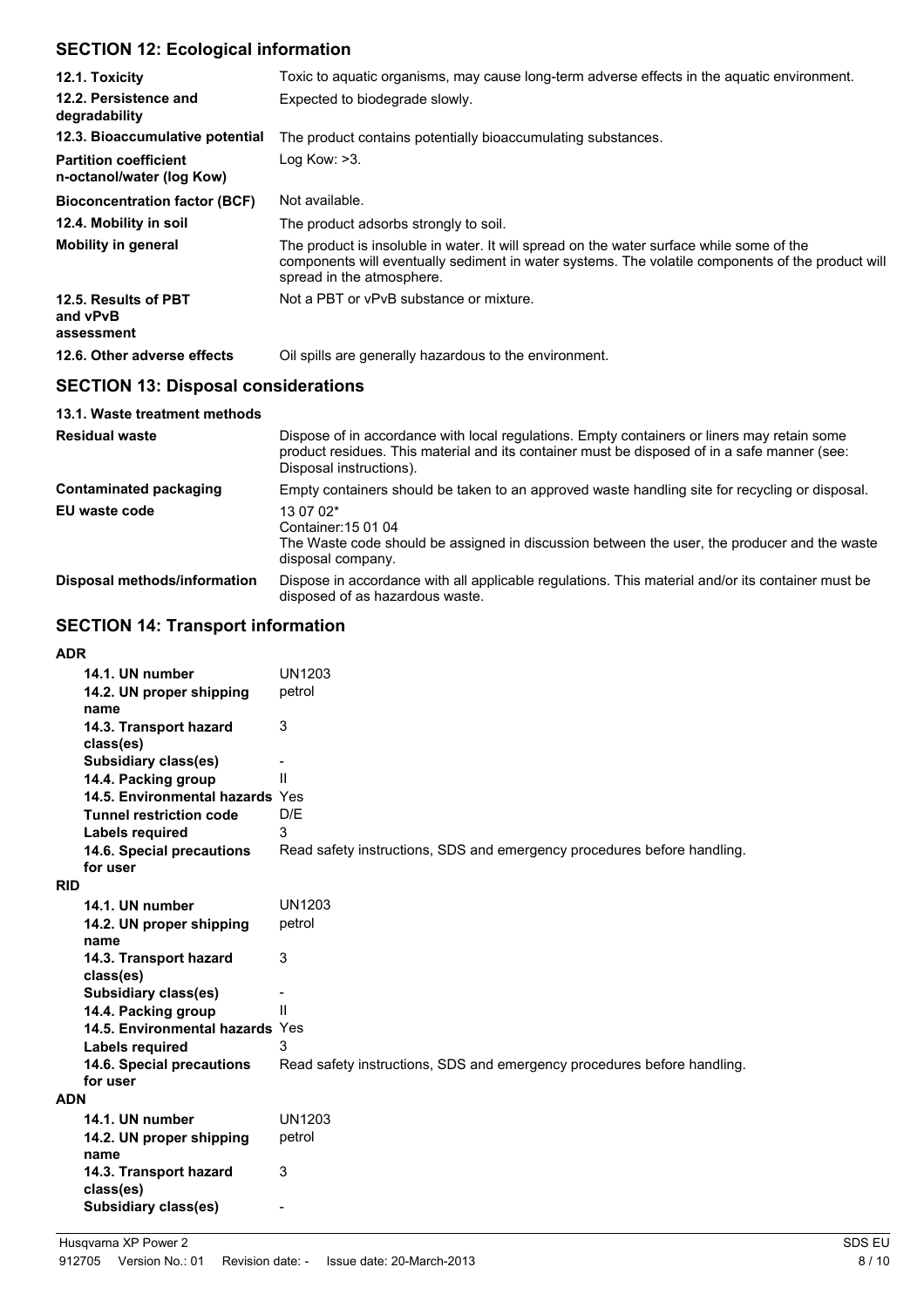| 14.4. Packing group<br>14.5. Environmental hazards Yes<br>Labels required<br>14.6. Special precautions<br>for user | Ш<br>3<br>Read safety instructions, SDS and emergency procedures before handling. |
|--------------------------------------------------------------------------------------------------------------------|-----------------------------------------------------------------------------------|
| <b>IATA</b>                                                                                                        |                                                                                   |
| 14.1. UN number                                                                                                    | UN1203                                                                            |
| 14.2. UN proper shipping<br>name                                                                                   | petrol                                                                            |
| 14.3. Transport hazard<br>class(es)                                                                                | 3                                                                                 |
| <b>Subsidiary class(es)</b>                                                                                        |                                                                                   |
| 14.4. Packing group                                                                                                | $\mathsf{II}$                                                                     |
| 14.5. Environmental hazards Yes                                                                                    |                                                                                   |
| Labels required                                                                                                    | 3                                                                                 |
| <b>ERG Code</b>                                                                                                    | 3H                                                                                |
| 14.6. Special precautions                                                                                          | Read safety instructions, SDS and emergency procedures before handling.           |
| for user                                                                                                           |                                                                                   |
| <b>IMDG</b>                                                                                                        |                                                                                   |
| 14.1. UN number                                                                                                    | UN1203                                                                            |
| 14.2. UN proper shipping<br>name                                                                                   | petrol                                                                            |
| 14.3. Transport hazard<br>class(es)                                                                                | 3                                                                                 |
| <b>Subsidiary class(es)</b>                                                                                        |                                                                                   |
| 14.4. Packing group                                                                                                | Ш                                                                                 |
| 14.5. Environmental hazards                                                                                        |                                                                                   |
| <b>Marine pollutant</b>                                                                                            | Yes                                                                               |
| <b>Labels required</b>                                                                                             | 3                                                                                 |
| <b>EmS</b>                                                                                                         | $F-E$ , S-E                                                                       |
| 14.6. Special precautions<br>for user                                                                              | Read safety instructions, SDS and emergency procedures before handling.           |
| 14.7. Transport in bulk<br>according to Annex II of<br>MARPOL 73/78 and the IBC<br>Code                            | This substance/mixture is not intended to be transported in bulk.                 |

## **SECTION 15: Regulatory information**

**15.1. Safety, health and environmental regulations/legislation specific for the substance or mixture**

## **EU regulations**

| Regulation (EC) No. 1005/2009 on substances that deplete the ozone layer, Annex I                                |
|------------------------------------------------------------------------------------------------------------------|
| Not listed.                                                                                                      |
| Regulation (EC) No. 1005/2009 on substances that deplete the ozone layer, Annex II                               |
| Not listed.                                                                                                      |
| Regulation (EC) No. 850/2004 On persistent organic pollutants, Annex I as amended                                |
| Not listed.                                                                                                      |
| Regulation (EC) No. 689/2008 concerning the export and import of dangerous chemicals, Annex I, part 1 as amended |
| Not listed.                                                                                                      |
| Regulation (EC) No. 689/2008 concerning the export and import of dangerous chemicals, Annex I, part 2 as amended |
| Not listed.                                                                                                      |
| Regulation (EC) No. 689/2008 concerning the export and import of dangerous chemicals, Annex I, part 3 as amended |
| Not listed.                                                                                                      |
| Regulation (EC) No. 689/2008 concerning the export and import of dangerous chemicals, Annex V as amended         |
| Not listed.                                                                                                      |
| Regulation (EC) No. 166/2006 Annex II Pollutant Release and Transfer Registry                                    |
| Not listed.                                                                                                      |
| Regulation (EC) No. 1907/2006, REACH Article 59(1) Candidate List as currently published by ECHA                 |
| Not listed.                                                                                                      |
| Authorisations                                                                                                   |
| Regulation (EC) No. 143/2011 Annex XIV Substances Subject to Authorisation                                       |
| Not listed.                                                                                                      |
| <b>Restrictions on use</b>                                                                                       |
|                                                                                                                  |